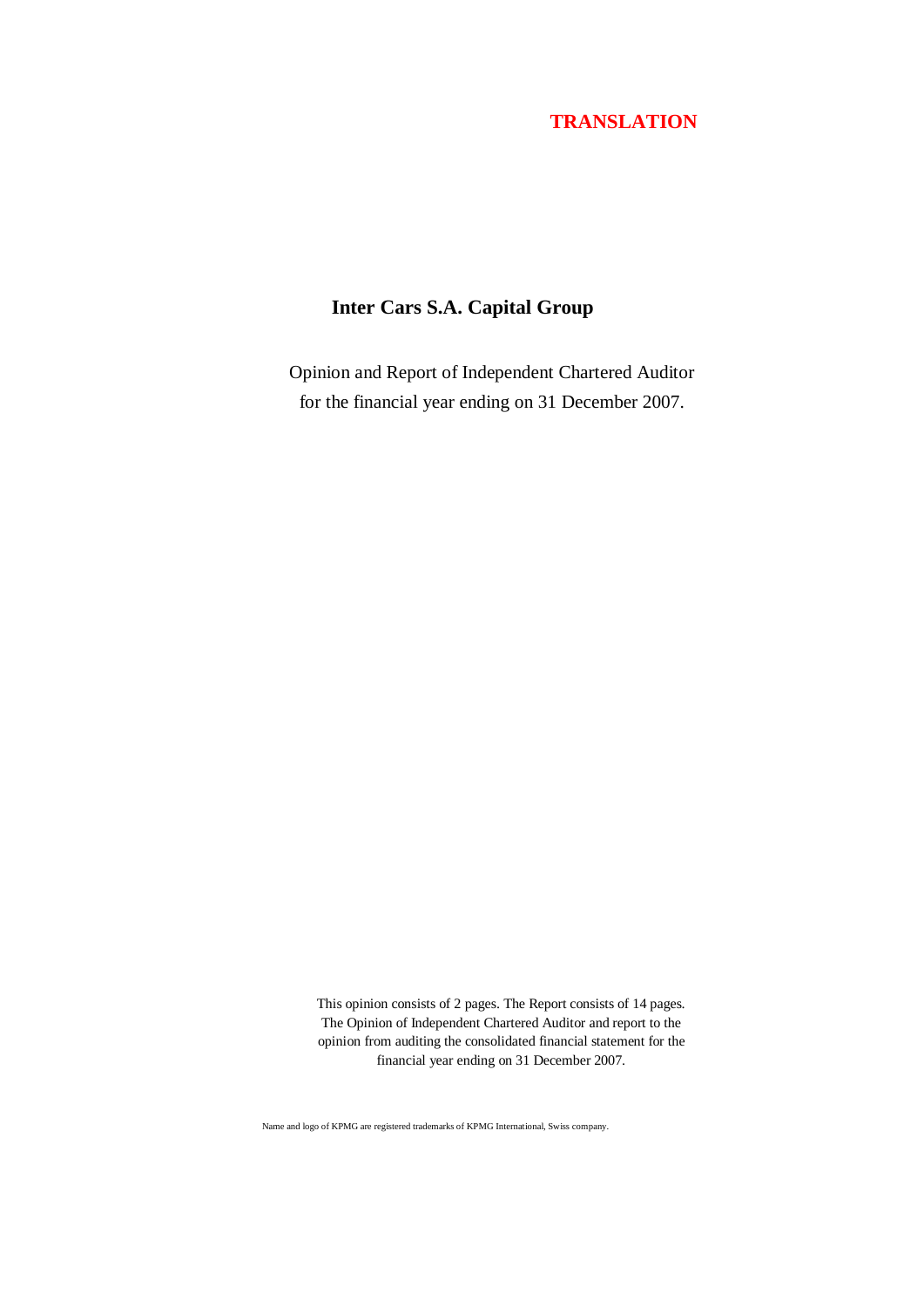### **TRANSLATION OPINION OF THE INDEPENDENT CHARTERED AUDITOR**

#### *For General Shareholders Meeting of Inter Cars S.A.*

We have audited the accompanying consolidated financial statement Of Inter Cars S.A. Capital Group whose parent entity is seated in Warsaw, at ul. Powsińska 64 ("the Capital Group") which consists of the consolidated statement of financial position drawn up as at 31 December 2007, which presents the amount of 815,710,000 Polish zlotys, the consolidated statement of profit and loss for the financial year ending on that day, which presents the amount of 57,964,000 Polish zlotys of net profit, the consolidated statement of changes in equity for the financial year ending on that day, which presents an increase of equity amounting to 55,910,000 Polish zlotys, the consolidated statement of cash flows for the financial year ending on that day, which presents an increase of cash assets amounting to 8,352,000 Polish zlotys and explanatory information on the adopted accounting principles and other additional explanatory information.

#### *Responsibility of the Board of Directors*

The Company's Board of Directors is responsible for the correctness of ledgers and the preparation and a reliable presentation of this consolidated financial statement pursuant to International Financial Reporting Standards which have been approved by the European Union and other valid regulations. This responsibility covers: designing, implementing and maintaining internal control related to preparing and a reliable presentation of financial statements free from irregularities arising in consequence of purposeful actions or errors, the selection and the application of relevant accounting principles, as well as making accounting estimates respective to arising circumstances.

#### *Responsibility of Chartered Auditor*

Our task, on the basis of the conducted audit, is to express an opinion on this consolidated financial statement. We conducted our audit according to section 7 to Accounting Act dated 29 September 1994 (Official Journal of 2002, no 76 item 694 with amendments) ("the Accounting Act"), the ethical norms and regulations of chartered auditor's work issued by the National Board of Chartered Auditors in Poland and International Standards of Auditing. Those regulations impose upon us the obligation to act pursuant to the principles of ethics and plan and perform the audit in such a manner so as to obtain a reasonable assurance that the financial statements are free from material misstatement.

Audit consists in carrying out procedures aiming at obtaining audit evidence concerning the amounts and information disclosed in the financial statement. The selection of the audit procedures depends on our judgment, including assessment of the risk of material irregularity of financial statement as a result of deliberate actions or errors. When conducting the assessment of this risk, we take into account internal control related to preparation and reliable presentation of the financial statement in order to plan audit procedures adequate to the circumstances, rather than to express opinion on the effectiveness of internal control actions in the entity. The audit also covers the assessment of the relevance of the applied accounting principles, the justified character of estimates made by the Board of Directors and the assessment of the overall presentation of the financial statement. We believe that the audit evidence obtained by us is sufficient and appropriate basis to express our opinion on the audit.

#### *Opinion*

In our opinion, the attached consolidated financial statement of Inter Cars S.A. Capital Group has been prepared and presents fairly the assets and financial position of the Group as at 31 December 2007, and its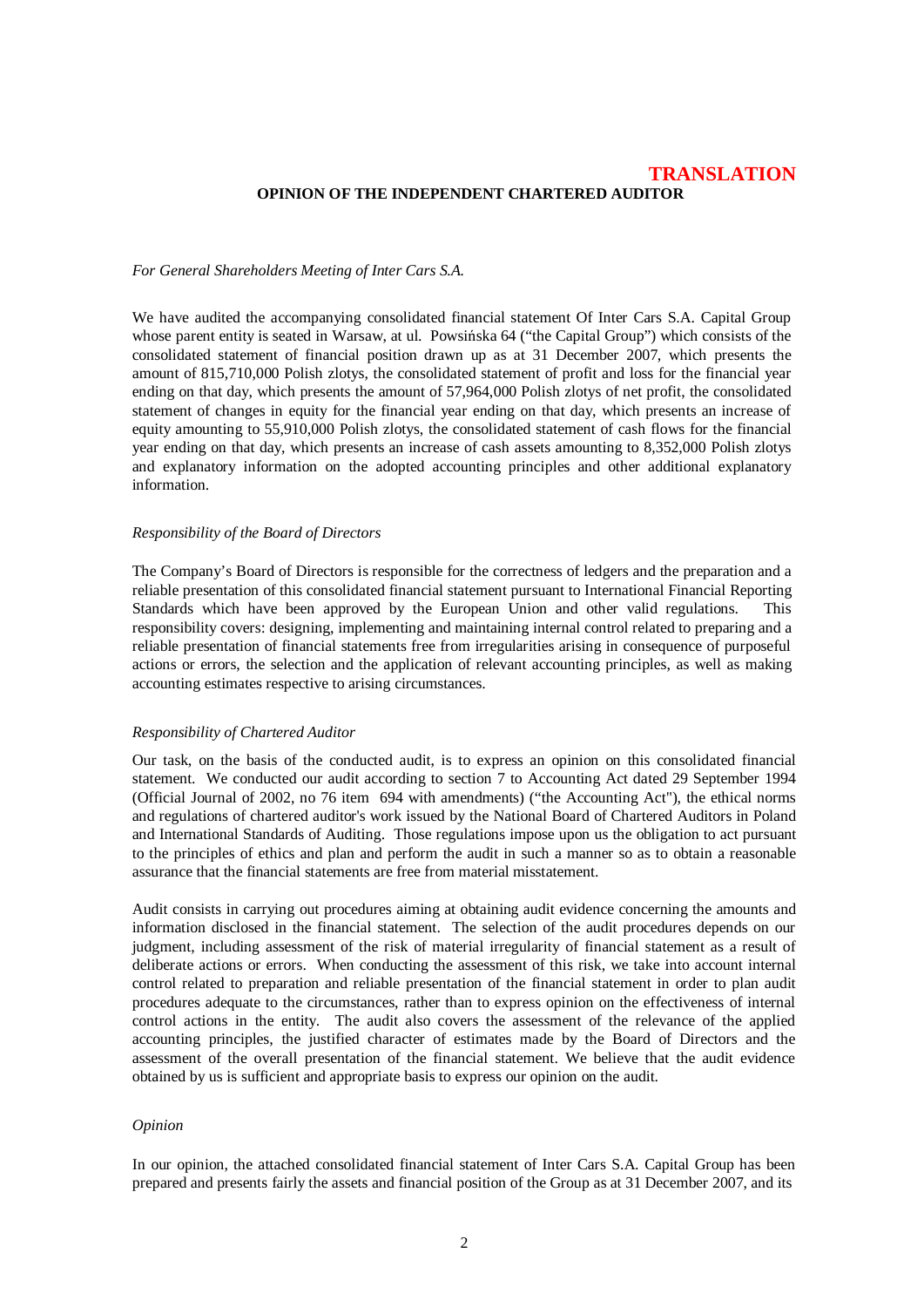financial performance and cash flows for the financial year ending on that day. It has been prepared in all material aspects in respect to the International Financial Reporting Standards as adopted by the European Union, and it complies with legal regulations and provisions that apply to the consolidated financial statement, applicable to the Group.

#### *Other issues*

As required under the Accounting Act, we also report that the report on the Capital Group's activities includes, in all material respects, the information required by article 49 of Accounting Act and Regulation of Ministry of Finance dated 19 October 2005 on current and interim information passed by shares issuers (Official Journal dated 2005, number 209 item 1744 with amendments) and the information is consistent with the consolidated financial statement.

Biegły rewident nr 90061/7541 Marek Gajdziński Za KPMG Audyt Sp. z o.o.

ul. Chłodna 51, 00-867 Warszawa Biegły rewident nr 90061/7541 Marek Gajdziński Członek Zarządu

Warsaw, 30 June 2008.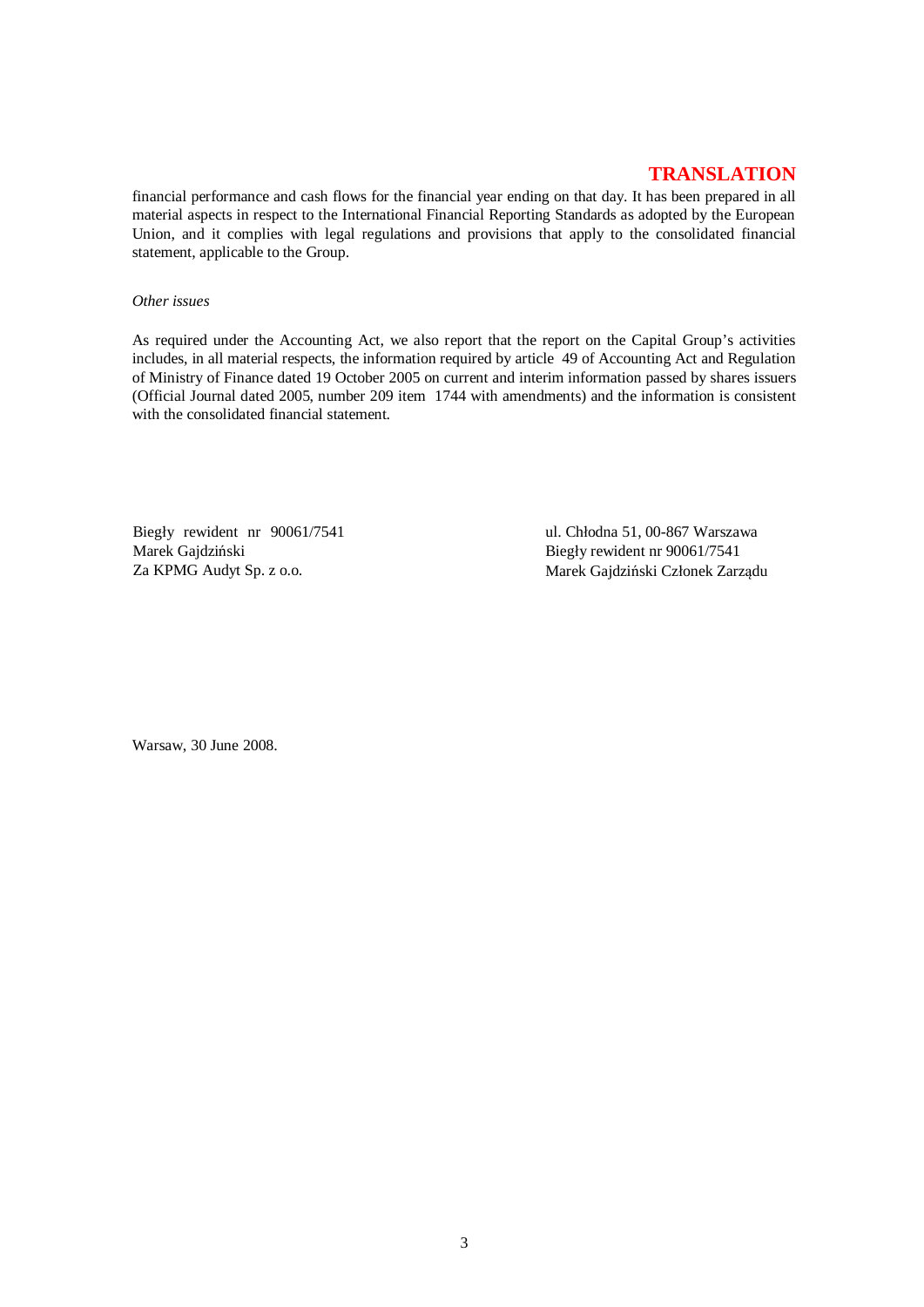# **Inter Cars S.A. Capital Group**

Report supplementing the opinion from auditing the consolidated financial statement for the financial year ending on 31 December 2007

Report supplementing the opinion contains 14 pages Supplementary report to the opinion on audit of consolidated financial statement for the financial year ending on 31 December 2007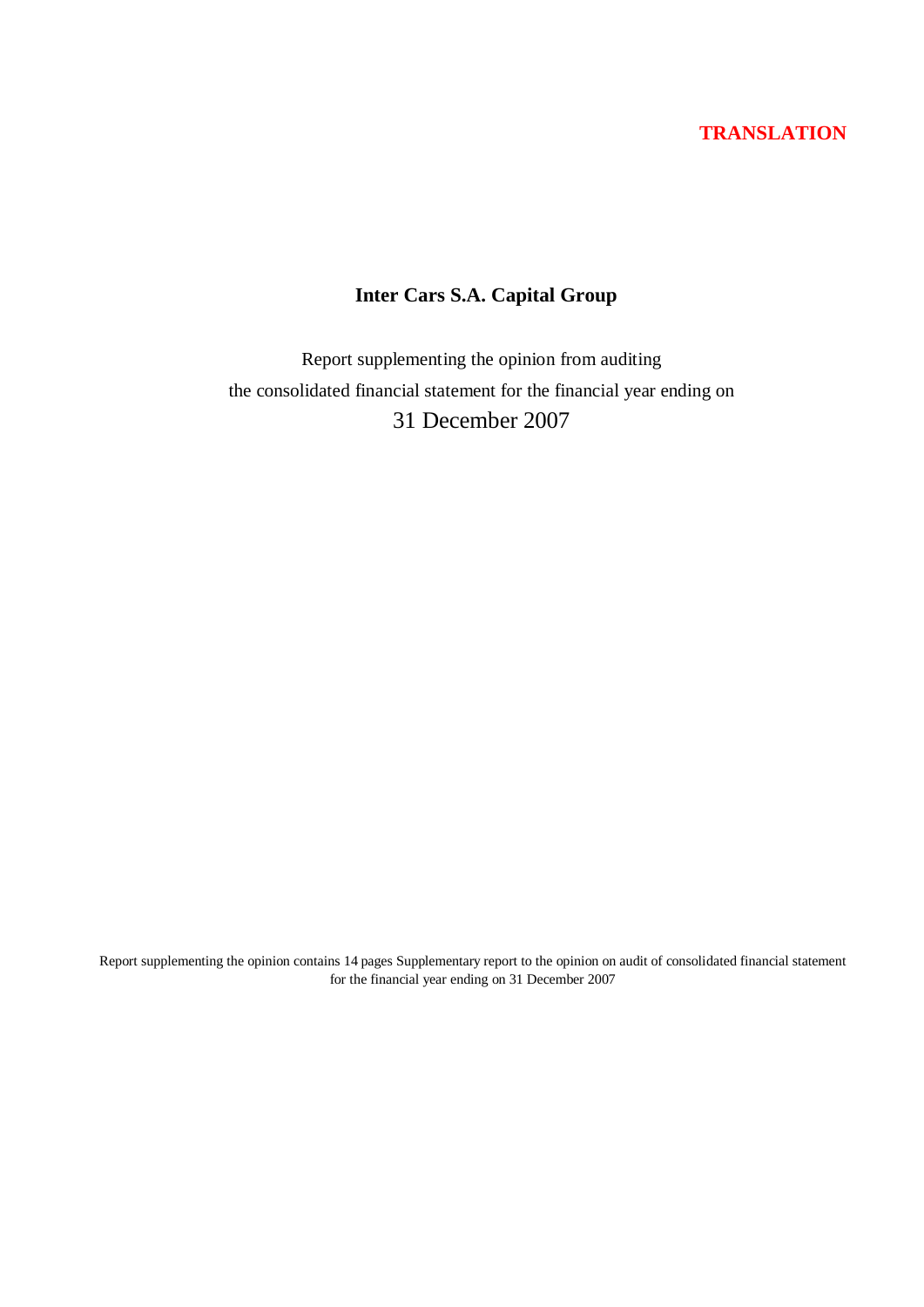# **Table of contents**

| $\mathbf{1}$     | General part of the statement                                                          | $\mathfrak{Z}$                             |  |  |
|------------------|----------------------------------------------------------------------------------------|--------------------------------------------|--|--|
| 1.1              | Data identifying the Capital Group                                                     | $\begin{array}{c} 3 \\ 3 \\ 3 \end{array}$ |  |  |
| 1.1.1            | Name of Capital Group                                                                  |                                            |  |  |
| 1.1.2            | Parent Entity's seat                                                                   |                                            |  |  |
| 1.1.3            | Parent Entity's registration in the National Court Register                            | $\overline{3}$                             |  |  |
| 1.1.4            | Registration of Parent Company in the Tax Revenue Office and Provincial Statistical    |                                            |  |  |
|                  | Office                                                                                 | $\mathfrak{Z}$                             |  |  |
| 1.2              | Information about entities comprising the Capital Group                                | $\mathfrak{Z}$                             |  |  |
|                  | 1.2.1 Companies included in the consolidated financial statements                      | $\overline{3}$                             |  |  |
| 1.3              | Data identifying chartered auditor [entity authorized to audit financial statements]   | $\overline{\mathbf{4}}$                    |  |  |
| 1.4              | Legal basis                                                                            | $\overline{4}$                             |  |  |
| 1.4.1            | Share capital                                                                          | $\overline{4}$                             |  |  |
| 1.4.2            | Parent Company Manager                                                                 | $\frac{5}{5}$                              |  |  |
| 1.4.3            | Objects of operations                                                                  |                                            |  |  |
| 1.5              | Information about the consolidated financial statement for the previous financial year | $\sqrt{6}$                                 |  |  |
| 1.6              | Scope of audit and responsibilities                                                    | 6                                          |  |  |
| 1.7              | Information on audits of the financial statements of the consolidated companies 8      |                                            |  |  |
| 1.7.1            | Error! No defined tab.<br>Parent company                                               |                                            |  |  |
| 1.7.2            | Other consolidated entities                                                            | 9                                          |  |  |
| $\boldsymbol{2}$ | Financial analysis of Capital Group                                                    | 9                                          |  |  |
| 2.1              | General analysis of the consolidated financial statement                               | 9                                          |  |  |
| 2.1.1            | Consolidated balance sheet                                                             | 9                                          |  |  |
| 2.1.2            | Consolidated statement of profit and loss                                              | 10                                         |  |  |
| 2.2              | Selected financial ratios                                                              | 11                                         |  |  |
| 2.3              | Interpretation of ratios                                                               | 11                                         |  |  |
| $\mathfrak{Z}$   | Detailed part of the report                                                            | 12                                         |  |  |
| 3.1              | Accounting principles                                                                  | 12                                         |  |  |
| 3.2              | Basis of preparation of the consolidated financial statements                          | 12                                         |  |  |
| 3.3              | Method of consolidation                                                                | 12                                         |  |  |
| 3.4              | Goodwill arising on consolidation                                                      | 12                                         |  |  |
| 3.5              | Consolidation of capitals and determination of minority shares                         | 12                                         |  |  |
| 3.6              | Consolidation eliminations                                                             | 13                                         |  |  |
| $3.7\,$          | Additional information to consolidated financial statement                             | 13                                         |  |  |
| 3.8              | Statement of the activities of the Capital Group                                       | 13                                         |  |  |
| 3.9              | Information on the opinion of independent chartered auditor                            | 14                                         |  |  |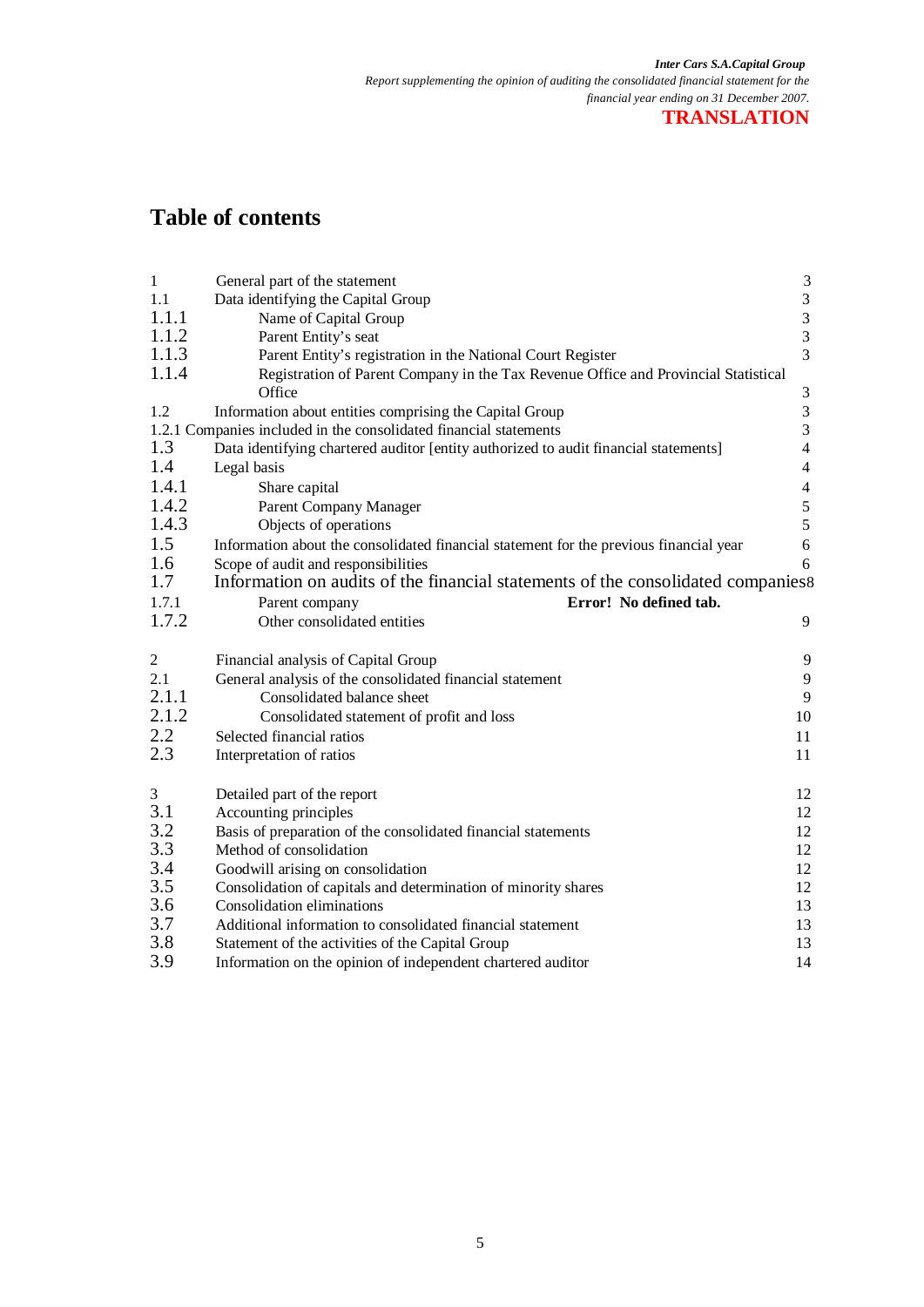# **1 General part of the statement**

## **1.1 Identification of the Capital Group**

## **1.1.1 Name of Capital Group**

Grupa Kapitaáowa Inter Cars S.A.

## **1.1.2 Registered office of Parent Entity**

ul. POWSIŃSKA 64, 02-903 WARSZAWA

## **1.1.3 Parent Entity's registration in the National Court Register**

Registration court: District Court for the Capital City of Warsaw, XIII Commercial Department of the National Register Court. Date: 23 April 2001 Registration number: KRS 0000008734

## **1.1.4 Registration of the Parent Company in the Tax Revenue Office and Provincial Statistical Office**

NIP number: 118-14-52-946 REGON (Polish national register of business entities) number: 014992887

# **1.2 Information about entities comprising the Capital Group**

## **1.2.1 Entities covered by the consolidated financial statement**

As at December 2007 31, the following entities comprising the Capital Group were covered by consolidation:

Parent company:

• Inter Cars S.A.

Subsidiaries covered by consolidation by using the full method:

- Inter Cars Ukraine Ltd. (Sp. z o.o.)
- Feber Sp. z o.o. (Ltd).
- Inter Cars Ceska Republika s.r.o.
- Q-Service Sp. z o.o.
- Lauber Sp. z o.o. (formerly Eltek Sp. z o.o.)
- Inter Cars Slovenska Republika s.r.o.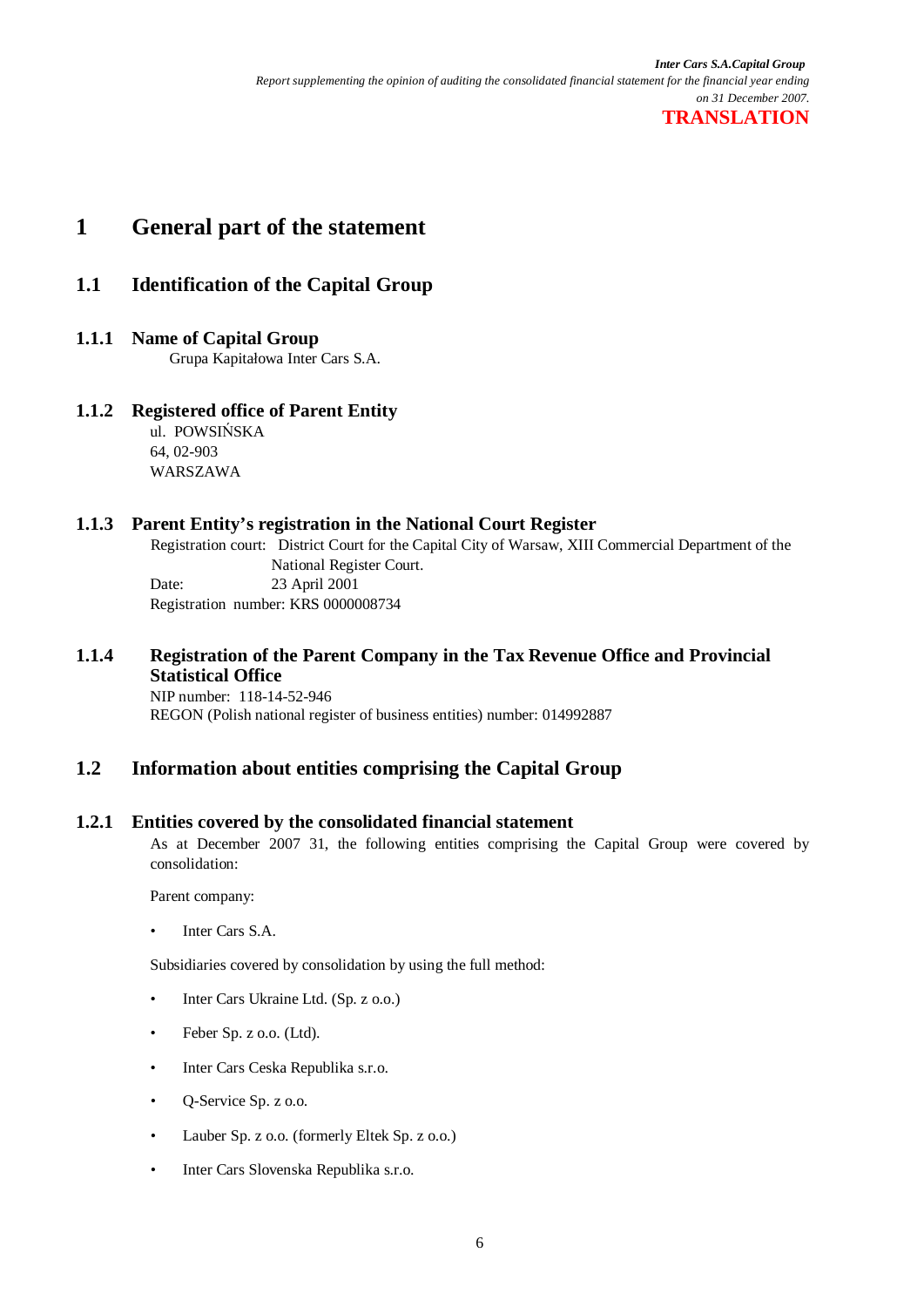- Inter Cars Lietuva UAB
- ID Development & Finance Sp. z o.o. (formerly R-J Sp. z o.o).

## **1.3 Data identifying chartered auditor [entity authorized to audit financial statements]**

| Company:             | KPMG Audyt Sp. z o.o.                                                       |
|----------------------|-----------------------------------------------------------------------------|
| The registered       | Warszawa                                                                    |
| office:              | ul. Chłodna 51, 00-867 Warsaw KRS                                           |
| Address:             | 0000104753                                                                  |
| Registration         | District Court for the Capital City of Warsaw, XII Commercial Department of |
| number: Registration | the National Register Court.                                                |
| court:               | $125,000$ zlotys                                                            |
|                      | 526-10-24-841                                                               |
| Share capital: NIP   |                                                                             |
| number:              |                                                                             |

KPMG Audyt Sp. z o.o. is entered into the list of entities authorized to audit financial statements under number 458.

## **1.4 Legal basis**

#### **1.4.1 Share capital**

The parent company was established pursuant to the Company Articles of Association of 2 June 2000 for an indefinite period of time.

The share capital of Parent Entity as at 31 December 2007, according to KRS, amounted to PLN 23,642 and was divided into 11,821,100 shares of face value of 2 zlotys each.

According to resolution of General Shareholders Meeting of 6 February 2006, a Motivation Programme was established, according to which it is possible to purchase managerial options, which later can be exchanged for shares, by the manager employees and members of managing structures of Capital Group, and key employees for realization of the strategy of Inter Cars SA Capital Group. The price assessment as of 31 December 2007 was transferred to supplementary capital.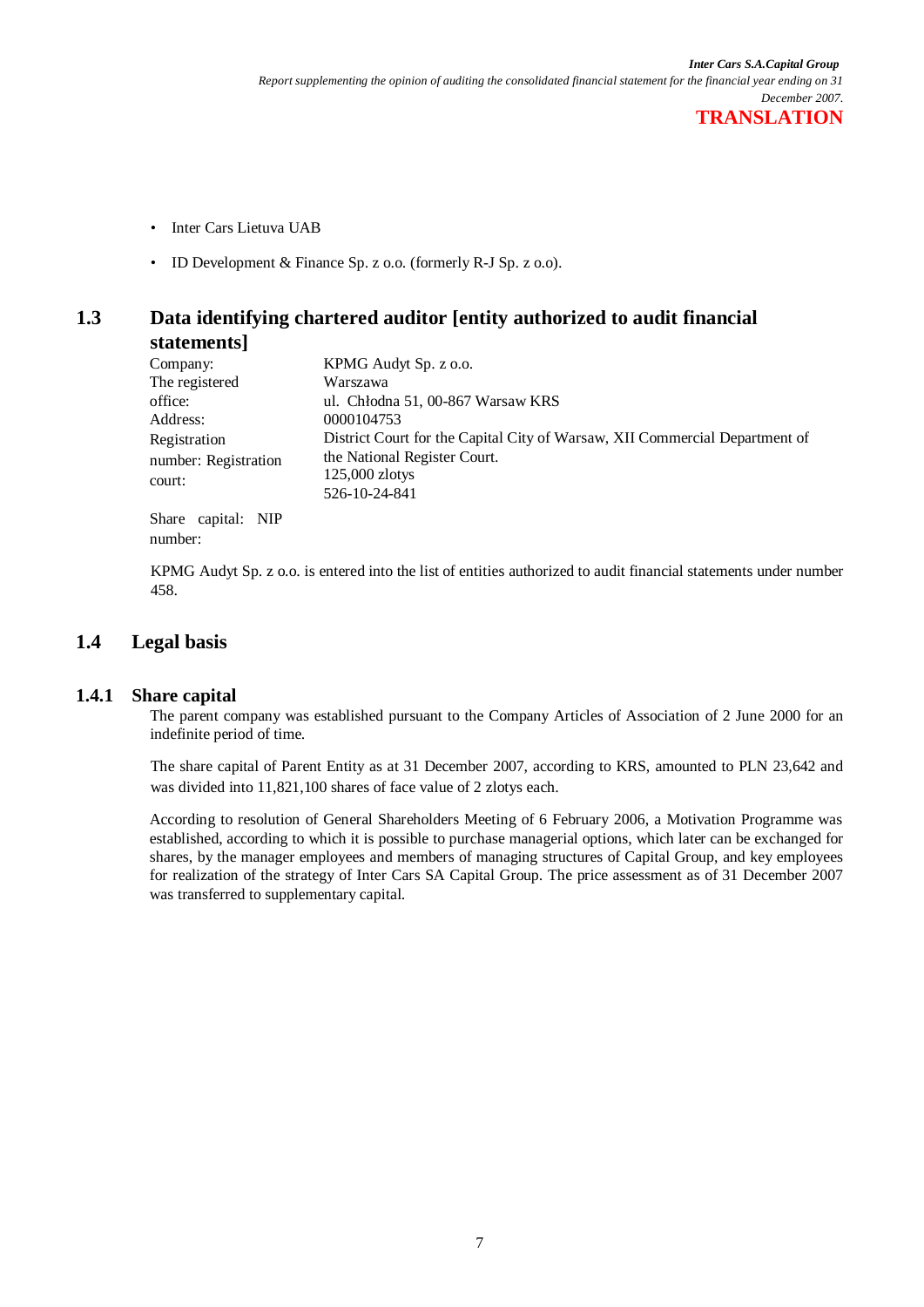The following ownership structure was present in the parent company as at 31 December 2007:

|                                            |                 | Value<br><b>Share</b> |           |  |
|--------------------------------------------|-----------------|-----------------------|-----------|--|
|                                            |                 | nominal               | in share  |  |
|                                            | Number of votes | of shares             | capital   |  |
| <b>Shareholder's name</b><br>Liczba akcji  | $(w \% )$       | zł '000               | $(w \% )$ |  |
| Krzysztof Oleksowicz<br>4972271            | 42.06%          | 9 9 4 4.5             | 42.06%    |  |
| Andrzej Oliszewski<br>1 500 000            | 12.69%          | 3 000,0               | 12,69%    |  |
| Michał Oleksowicz<br>720 000               | 6.09%           | 1440.0                | 6,09%     |  |
| Jolanta Oleksowicz - Bugajewska<br>604 504 | 5.11%           | 1 209.0               | 5,11%     |  |
| AIG Otwarty Fundusz Emerytalny<br>700 000  | 5.92%           | 1 400.0               | 5,92%     |  |
| Other shareholders $<$ 5%<br>3 3 2 4 3 2 5 | 28.12%          | 6 6 48,7              | 28,12%    |  |
| 11 821 100                                 | 100.00%         | 23 642.2              | 100.00%   |  |

### **1.4.2 Parent Company Manager**

The function of the head of the parent company is performed by the Board of Directors of the parent company.

T Company's Board of Directors as at 31 December 2007 consisted

h of the following members:

e

| <b>Krzysztof Oleksowicz</b> | - President of the      |
|-----------------------------|-------------------------|
|                             | Management Board        |
| Robert Kierzek              | - Vice President of the |
|                             | Management Board        |
| Krzysztof Soszyński:        | - Vice President of the |
|                             | Management Board        |
| Wojciech Milewski           | - Member of the         |
|                             | Management Board        |
| Tomasz Zadroga              | - Member of the         |
|                             | Management Board        |
| Piotr Kraska                | - Member of the         |
|                             | Management Board        |

Pursuant to resolution of the Supervisory Board of 18 May 2007, Mr. Tomasz Zadroga and Mr. Piotr Kraska were appointed to become Members of The Board of Directors.

After statement day, pursuant to resolution of Supervisory Board, two new members were appointed to the Board of Directors of Inter Cars SA.: Mr. Jerzy Józefiak and Mr. Szymon Getka. Terms of office of new members of the Board of Directors began on the date of making the entry into the register of entrepreneurs on the merger of the Company with JC Auto S.A. On 21 April 2008, Mr. Jerzy Józefiak and Mr.Szymon Getka submitted resignation from performing the functions of members of the Board of Directors.

#### **1.4.3 Scope of activities**

Object of activities of the Company, pursuant to the Company's Articles of Association includes in particular:

• production of parts and accessories for mechanical vehicles and their engines,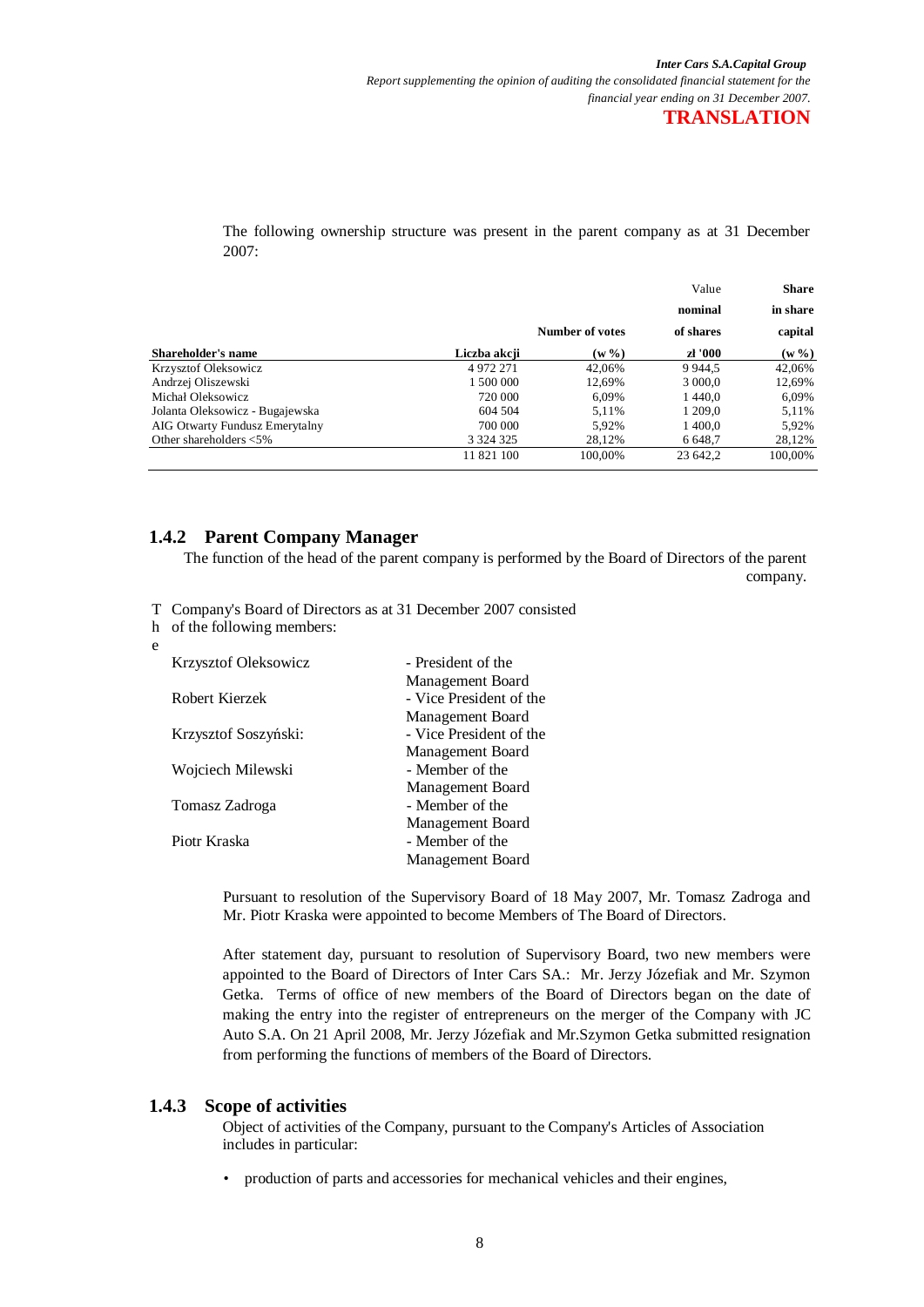- service and repairs of motor vehicles,
- sales of parts and accessories for mechanical vehicles,
- wholesale of machines, equipment and additional equipment,
- other retail sales of new goods in specialized stores,
- Lease of real estate on its own account,
- data processing,
- wholesale of mechanical vehicles.
- retail sale of motor vehicles.

The object of activities of subsidiaries, comprising the Capital Group, according to their articles of association, is, in particular:

• Inter Cars Ukraine (LTD) – distribution of spare parts and accessories in Ukrainian market;

- Feber Sp. z o.o. production of semitrailers, trailers and truck bodies;
- Inter Cars Ceska Republika s.r.o. distribution of spare parts and accessories on Czech market;
- Q-Service (LTD). advisory and training services, organizing seminars regarding automotive services and automotive market. At the same time the company sells and distributes automotive installations for LPG systems for motor vehicles;
- Lauber Sp. z  $o.o.$  (formerly Eltek Sp. z  $o.o.$ ) remanufacturing of automotive spare parts, including: Alternators, starters, steering racks, brake calipers and turbochargers and compressors for air-conditioning systems;
- Inter Cars Slovenska Republika s.r.o. distribution of spare parts and accessories on Slovak market;

• Inter Cars Lietuva UAB – distribution of spare parts and accessories on Lithuanian market;

IC Development & Finance Sp. z  $0.0$ . (formerly R-J Sp. z  $0.0$ .) – real estate development and lease, premises in Białołęka district, Warsaw.

# **1.5 Information about the consolidated financial statement for the previous financial year**

The consolidated financial statement for the financial year ending on 31 December 2006 was audited by KPMG Audyt Sp. z o.o. and the opinion of the chartered auditor is without reservations.

The consolidated financial statement was approved by the General Shareholders Meeting on 29 June 2007.

The closing balance as at 31 December 2006, has been entered correctly into the consolidation documentation as the opening balance of the audited year.

Financial statement was submitted in Registry Court on 13 July 2007. The financial statement was placed for publication in Polish Monitor on the day of 30 June 2008.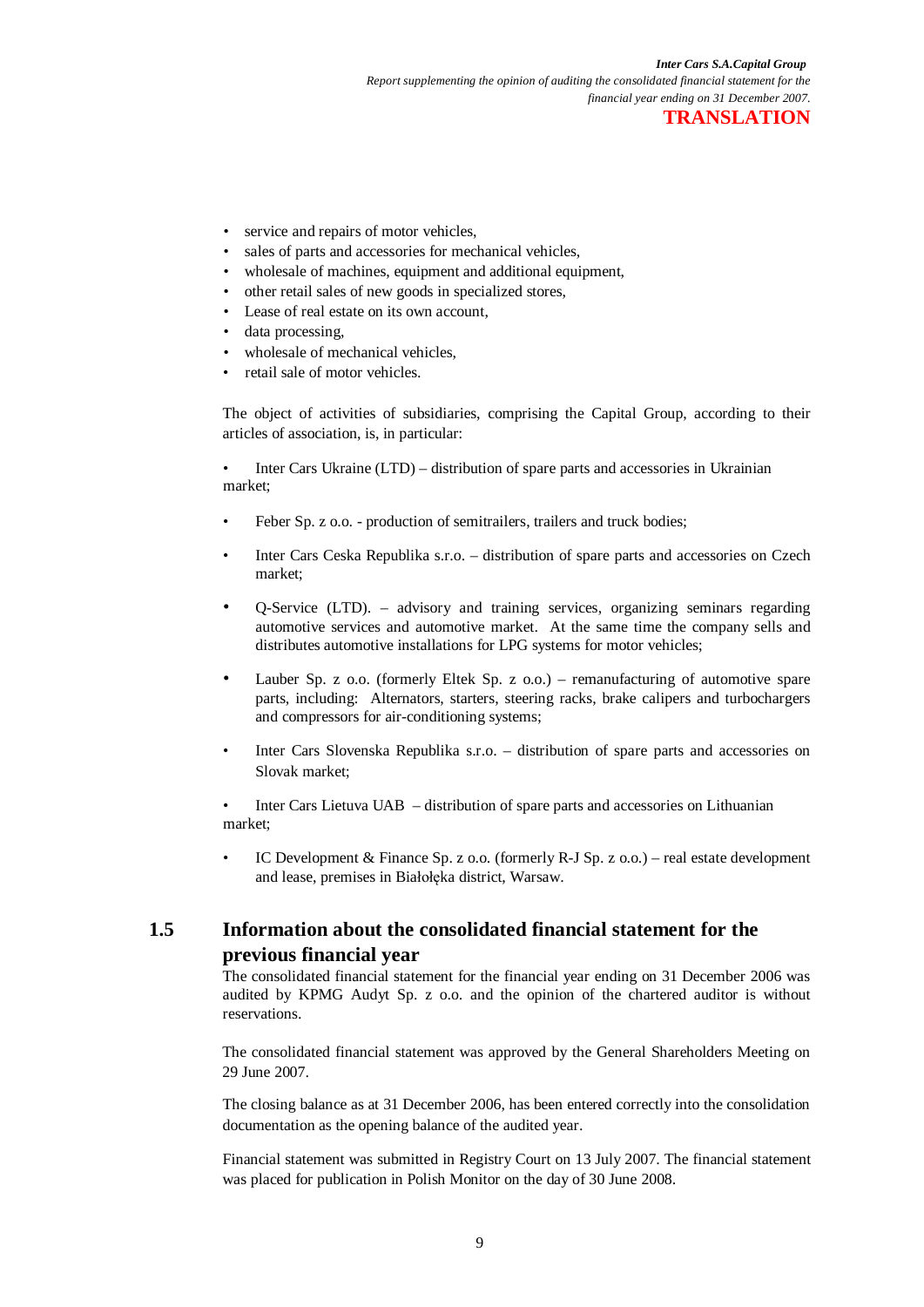## **1.6 Scope of audit and responsibilities**

The following report was prepared for General Shareholders Meeting of Inter Cars SA, with its registered seat in Warsaw, at Powsińska 64 ("the Capital Group") which includes the consolidated statement of financial position drawn up as at 31 December 2007, which presents the amount of 815,710,000 Polish zlotys, the consolidated statement of profit and loss for the financial year ending on that day, which presents the amount of 57,964,000 Polish zlotys of net profit, the consolidated statement of changes in equity for the financial year ending on that day, which presents an increase of equity amounting to 55,910,000 Polish zlotys, the consolidated statement of cash flows for the financial year ending on that day, which presents an increase of cash assets amounting to 8,352,000 Polish zlotys and explanatory information on the adopted accounting principles and other additional explanatory information for the consolidated financial statement.

The parent company prepares consolidated financial statement according to International Financial Reporting Standards, which were approved by the European Union, on the basis of the decision of the General Meeting of Shareholders of 21 January 2005

The consolidated financial statement was audited according to the agreement of 18 September 2007, concluded on the basis of a resolution of the Supervisory Board of 26 June 2007 with regard to selection of an entity authorized to audit financial statement.

We audited the consolidated financial statement pursuant to provisions of chapter 7 of the Act on Accounting, the standards of exercising the profession of a chartered auditor, issued by the National Chamber of Statutory Auditors in Poland as well as International Financial Reporting Standards.

The audit of consolidated financial statement was performed in the seat of the Parent Entity between 18 February 2008 to 7 March 2008.

The Company's Board of Directors is responsible for the correctness of ledgers and the preparation and a reliable presentation of this consolidated financial statement pursuant to International Financial Reporting Standards which have been approved by the European Union and other valid regulations.

Our task was to express, on the basis of the conducted audit, opinion and prepare a supplementary report with regard to this consolidated financial statement and the correctness of the accounting books being basis for its preparation.

The Parent Company's Board of Directors submitted on the day of this report a statement on reliability and clarity of the consolidated financial statement presented for audit and non-existence of events influencing substantially the data reported in the consolidated financial statement for the audited year.

During the audit of the consolidated financial statement, the Parent Company's Board of Directors made available all documents and information necessary to issue an opinion and prepare a report.

KPMG Audyt Sp. z o.o., members of its Board of Directors and supervisory bodies as well as other individuals participating in the audit of the consolidated financial statement of the Capital Group fulfil the requirement of independence on the entities comprising the audited Capital Group. The scope of the planned and completed work has not been restricted in any way. The scope and method of the conducted audit result from prepared by us working documentation, available in the seat of KPMG Audyt Sp. z o.o.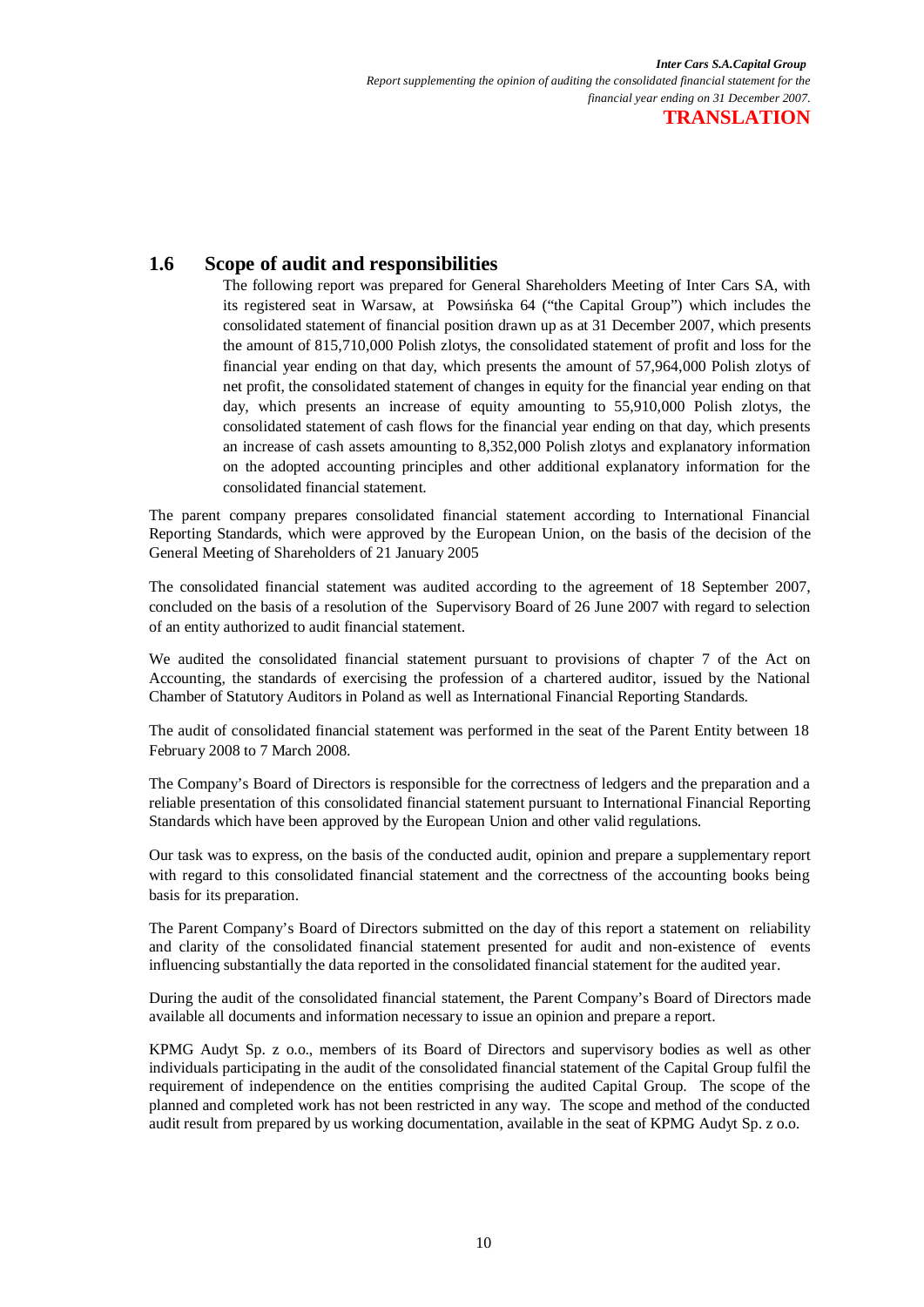# **1.7 Information about conducted audits of financial statement of entities included in consolidation**

The parent company's financial statement and Feber Sp. z o.o. financial statement for the financial year ending on 31 December 2007 were audited by KPMG Audyt Sp. z o.o., an entity authorized to audit financial statements No. 458 and the issued opinion does not contain any reservations.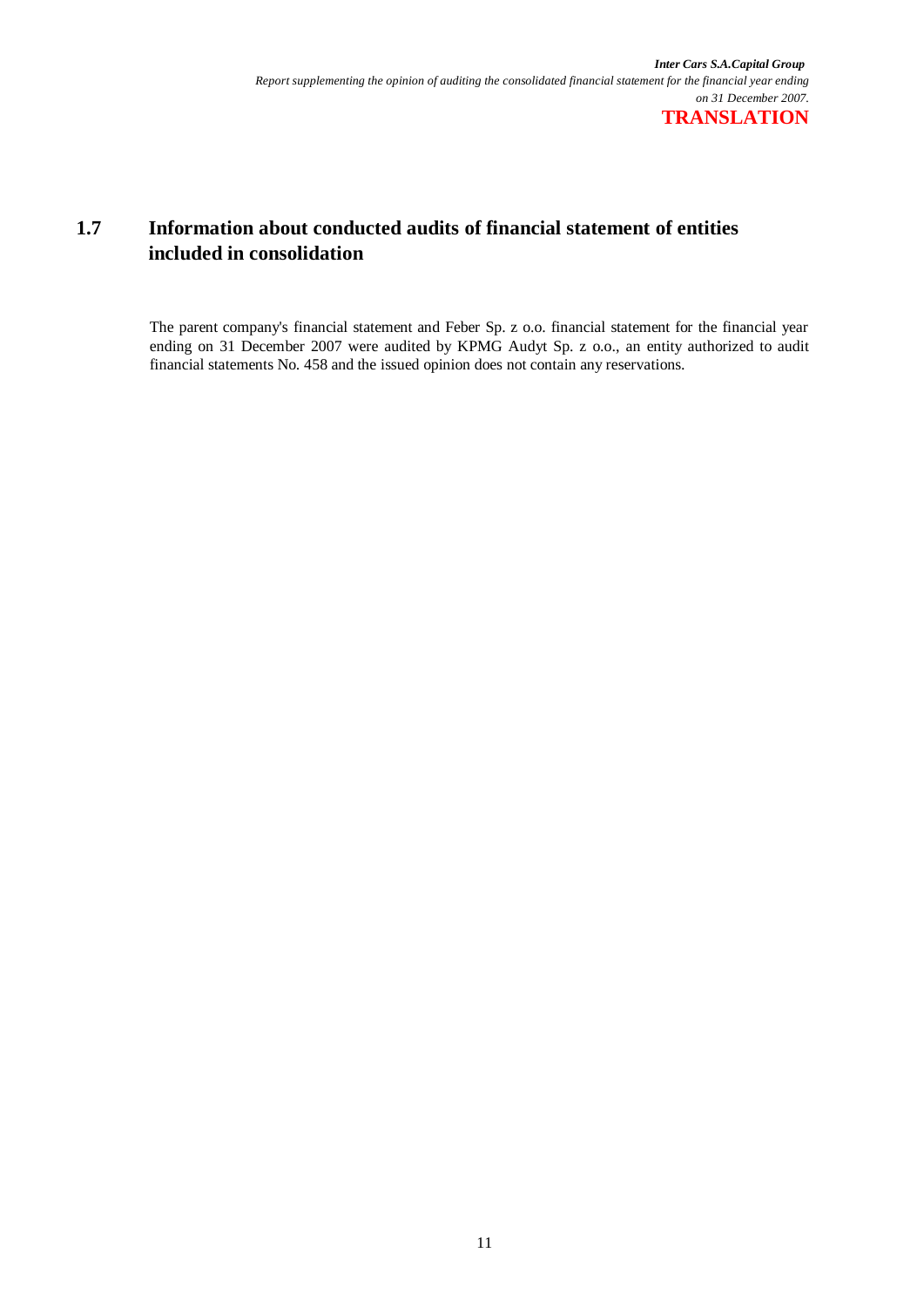# **2 Financial analysis of the Capital Group**

# **2.1 General analysis of the consolidated financial statement**

## **2.1.1 Consolidated balance sheet**

| <b>ASSETS</b>                                                    | 31.12.2007         | % of the<br>amount on | 31.12.2006 % of the | amount on |
|------------------------------------------------------------------|--------------------|-----------------------|---------------------|-----------|
|                                                                  | <b>PLN</b><br>'000 | balance<br>sheet      | PLN '000 balance    | sheet     |
| <b>Fixed assets</b>                                              |                    |                       |                     |           |
| Tangible fixed assets                                            | 90 596             | 11,1                  | 73 915              | 16,6      |
| Intangible assets                                                | 7789               | 1,0                   | 1470                | 0,3       |
| Investment properties                                            | 43 3 19            | 5.3                   | 1841                | 0.4       |
| Available for sale investments                                   | 43                 | 0.0                   | 43                  | 0.0       |
| Receivables for services and other receivables                   | 2 3 6 7            | 0.3                   | 1 2 4 1             | 0,3       |
| Accrued expenses                                                 | 1473               | 0,2                   | 126                 | 0.0       |
| Deferred tax assets                                              | 7591               | 0.9                   | 4908                | 1,1       |
| <b>Total non-current assets</b>                                  | 153 178            | 18.8                  | 83 544              | 18.8      |
| <b>Current assets</b>                                            |                    |                       |                     |           |
| Inventory                                                        | 482 693            | 59,2                  | 256 805             | 57,7      |
| Receivables for services and other                               | 154 503            | 18,9                  | 88 345              | 19,9      |
| Income tax receivables                                           | L.                 | $\sim$                | 154                 | 0.0       |
| Accrued expenses                                                 | 2457               | 0,3                   | 1498                | 0,3       |
| Cash and cash equivalents                                        | 22 879             | 2,8                   | 14 5 27             | 3,3       |
| <b>Total current assets</b>                                      | 662 532            | 81.2                  | 361 329             | 81,2      |
| <b>TOTAL ASSETS</b>                                              | 815 710            | 100,0                 | 444 873             | 100.0     |
| <b>LIABILITIES</b>                                               | 31.12.2007         | $%$ of the            | 31.12.2006 % of the |           |
|                                                                  |                    | amount on             |                     | amount on |
|                                                                  | <b>PLN</b>         | balance               | PLN '000 balance    |           |
|                                                                  | '000               | sheet                 |                     | sheet     |
| Owner's equity                                                   |                    |                       |                     |           |
| Share capital                                                    | 23 642             | 2.9                   | 23 642              | 5,3       |
| Reserve capital from the issue of shares above the face value    | 21 4 15            | 2.6                   | 21 4 15             | 4,8       |
| Reserve capital                                                  | 65 975             | 8.1                   | 49 303              | 11,1      |
| Other reserve capitals                                           | 5 1 9 2            | 0.6                   | 1862                | 0,4       |
| Exchange difference                                              | (1920)             | 0,2                   | (554)               | 0,1       |
| Retained earnings                                                | 52 608             | 6,4                   | 14 690              | 3,3       |
| Shareholders' Equity of the parent company's shareholders        | 166 912            | 20,9                  | 110 358             | 25,1      |
| <b>Minority interests</b>                                        | 1 1 5 1            | 0,1                   | 1795                | 0,4       |
| Own equity total                                                 | 168 063            | 21.1                  | 112 153             | 25,5      |
| <b>Creditors</b>                                                 |                    |                       |                     |           |
| Liabilities due to credits, loans and finance lease              | 38 794             | 4,8                   | 3843                | 0.9       |
| Provision for deferred income tax                                | 8568               | 1,1                   | 4859                | 1,1       |
| <b>Total non-current liabilities</b>                             | 47 362             | 5.8                   | 8702                | 2.0       |
| Liabilities due to deliveries and services and other liabilities | 261 412            | 32,0                  | 116 315             | 26,1      |
| Liabilities due to credits, loans and finance lease              | 318 574            | 39.1                  | 201 007             | 45.2      |
| Liabilities due to employee benefits                             | 818                | 0,1                   | 435                 | 0,1       |
| Liabilities due to under income tax                              | 10 063             | 1.2                   | 447                 | 0.1       |
| Provisions                                                       | 851                | 0,1                   | 926                 | 0,2       |
| Short-term prepaid expenses                                      | 8567               | 1,1                   | 4888                | 1,1       |
| Short-term liabilities in total                                  | 600 285            | 73,6                  | 324 018             | 72,8      |
| <b>Liabilities in total</b>                                      | 647 647            | 79,4                  | 332 720             | 74,8      |
| <b>Total equity and liabilities</b>                              | 815 710            | 100.0                 | 444 873             | 100,0     |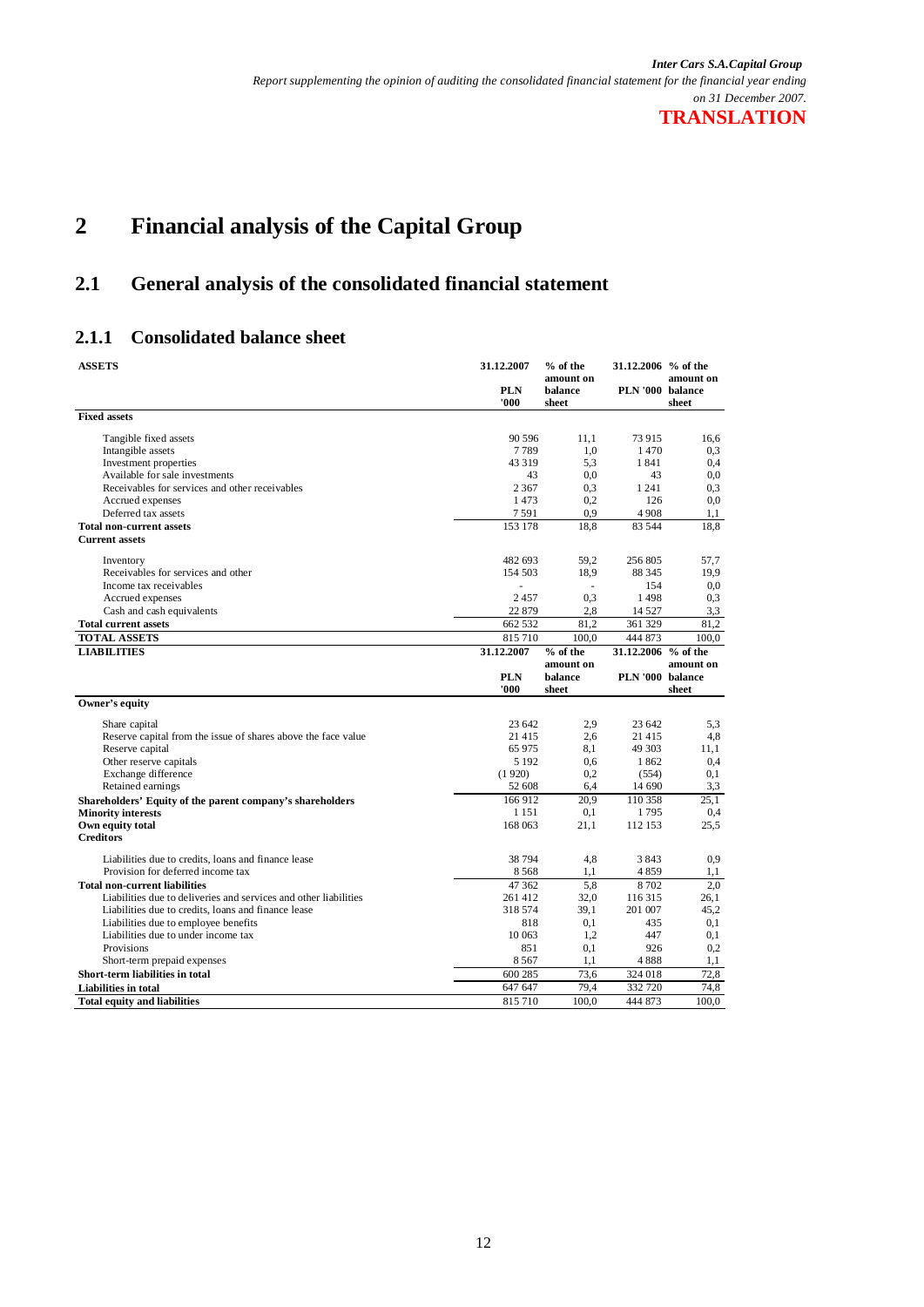# **2.1.2 Consolidated statement of profit and loss**

#### **Calculated profit and loss statement**

|                                                                  | $1.01.2007 -$       | % of sales | 1.01.2006 - % of sales |         |  |
|------------------------------------------------------------------|---------------------|------------|------------------------|---------|--|
|                                                                  | 31.12.2007          | revenue    | 31.12.2006             | revenue |  |
|                                                                  | <b>PLN</b><br>'000' |            | <b>PLN '000</b>        |         |  |
| Sales revenue                                                    | 1 326 894           | 100,0      | 1 0 1 3 1 0 5          | 100,0   |  |
| Own cost of sales                                                | (958 287)           | 72,2       | (752077)               | 74,2    |  |
| <b>Gross Profit (Loss) from sales</b><br>Other operating revenue | 368 607             | 27,8       | 261 028                | 25,8    |  |
|                                                                  | 19651               | 1,5        | 5406                   | 0,5     |  |
| General administrative and sales cost                            | (154609)            | 11,7       | (124327)               | 12,3    |  |
| Distribution service costs                                       | (127 292)           | 9,6        | (96641)                | 9,5     |  |
| Costs of management option program                               | (3330)              | 0,3        | (1862)                 | 0,2     |  |
| Other operating costs                                            | (15348)             | 1,2        | (8454)                 | 0,8     |  |
| Profit (loss) on business activities                             |                     |            |                        |         |  |
| <b>Operational</b>                                               | 87679               | 6,6        | 35 150                 | 3,5     |  |
| Financial revenue                                                | 939                 | 0,1        | 760                    | 0,1     |  |
| Foreign exchange differences                                     | 38                  | 0,0        | (652)                  | 0,1     |  |
| Financial costs                                                  | (14996)             | 1,1        | (10026)                | 1,0     |  |
| <b>Net financial costs</b>                                       | (14019)<br>73 660   | 1,2        | (9918)<br>25 23 2      | 1.1     |  |
| Profit (loss) before taxation                                    |                     | 5,6        |                        | 2,5     |  |
| Income tax withheld                                              | (15696)<br>57964    | 1,2        | (6020)<br>19212        | 0,6     |  |
| <b>Net Profit (loss) on business activities</b>                  |                     |            |                        |         |  |
| Continued                                                        |                     | 4,4        |                        | 1,9     |  |
| Net Profit (Loss) for financial year                             | 57964               |            | 19212                  |         |  |
|                                                                  |                     | 4,4        |                        | 1,9     |  |
| including attributable to:                                       |                     |            |                        |         |  |
| The parent company's shareholders                                | 58 608              | 4,4        | 19 5 97                | 1,9     |  |
| Minority shareholders                                            | (644)               | 0,0        | (385)                  | 0,0     |  |
| Net Profit for financial year                                    | 57964               |            | 19 21 2                |         |  |
| Basic (PLN)                                                      | 4,96                | 0,0        | 1,66                   | 0.0     |  |
| Diluted (PLN)                                                    | 4,28                | 0,0        | 1,63                   | 0,0     |  |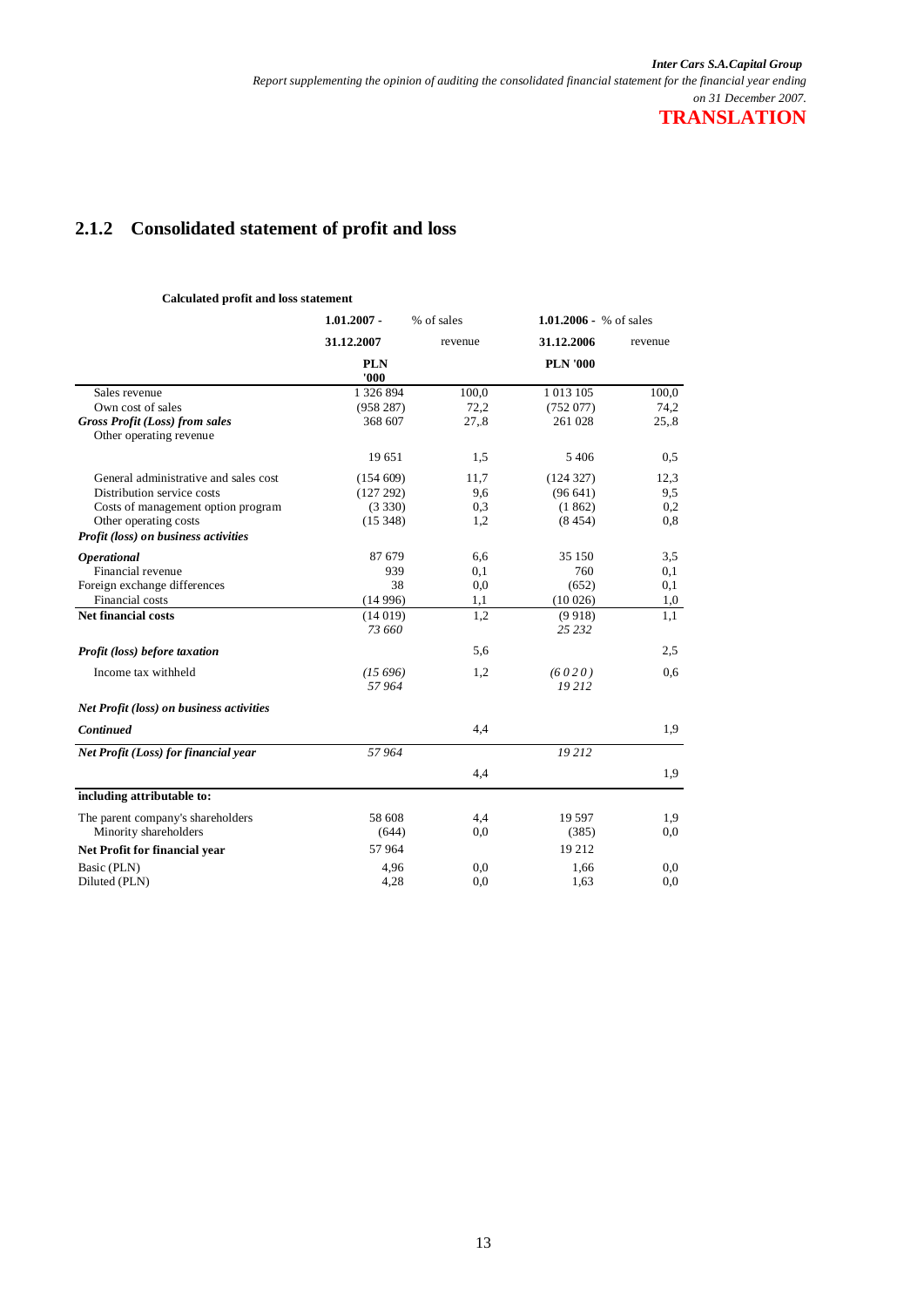# **2.2 Selected financial ratios**

|                                            | 2007    | 2006    | 2005 |         |
|--------------------------------------------|---------|---------|------|---------|
| 1. Net sale profitability                  |         |         |      |         |
| Net profit x 100%                          | 4,4%    | 1,9%    | 0,1% |         |
| net revenue                                |         |         |      |         |
| 2. Return on equity                        |         |         |      |         |
| Net profit x 100%                          | 53,5%   | 21,2%   | 0,6% |         |
| Own equity - net profit                    |         |         |      |         |
| 3. Receivables turnover rate               |         |         |      |         |
| average gross trade receivables x 365 days | 26 days | 26 days |      | 27 days |
| net revenue                                |         |         |      |         |
| 4. Debt rate                               |         |         |      |         |
| Liabilities x 100%                         | 79,4%   | 74,8%   |      | 80,0%   |
| <b>Total liabilities</b>                   |         |         |      |         |
| 5. Liquidity ratio                         |         |         |      |         |
| Current assets                             | 1,1     | 1,1     |      | 1,1     |
| Short-term liabilities                     |         |         |      |         |

- Net revenue from sales of products, goods and materials.
- Average gross trade receivables is arithmetic average of trade receivables at the opening balance and closing balance, excluding write-downs.

## **2.3 Interpretation of ratios**

The increase of net sales profitability and profitability of equity capital in 2007, in comparison to 2006 results from mostly the increase of profit margin generated on sales and from increase of discounts given to the Group by the Suppliers. The increase of sales revenue was recorded by all companies which belong to the Capital Group, whereas the biggest increase was recorded by Q-Service Ltd and Feber Ltd.

The ratio of receivables turnover rate remained the same in comparison to previous year.

The Capital Group finances its business activities from own funds and bank credits. Debt rate increased a bit in comparison to previous year, what is mostly a result of taking new credits in current account by the Parent Entity.

Liquidity ratio did not change in comparison to previous year. Increase of current assets was accompanied by proportional increase of short-term liabilities.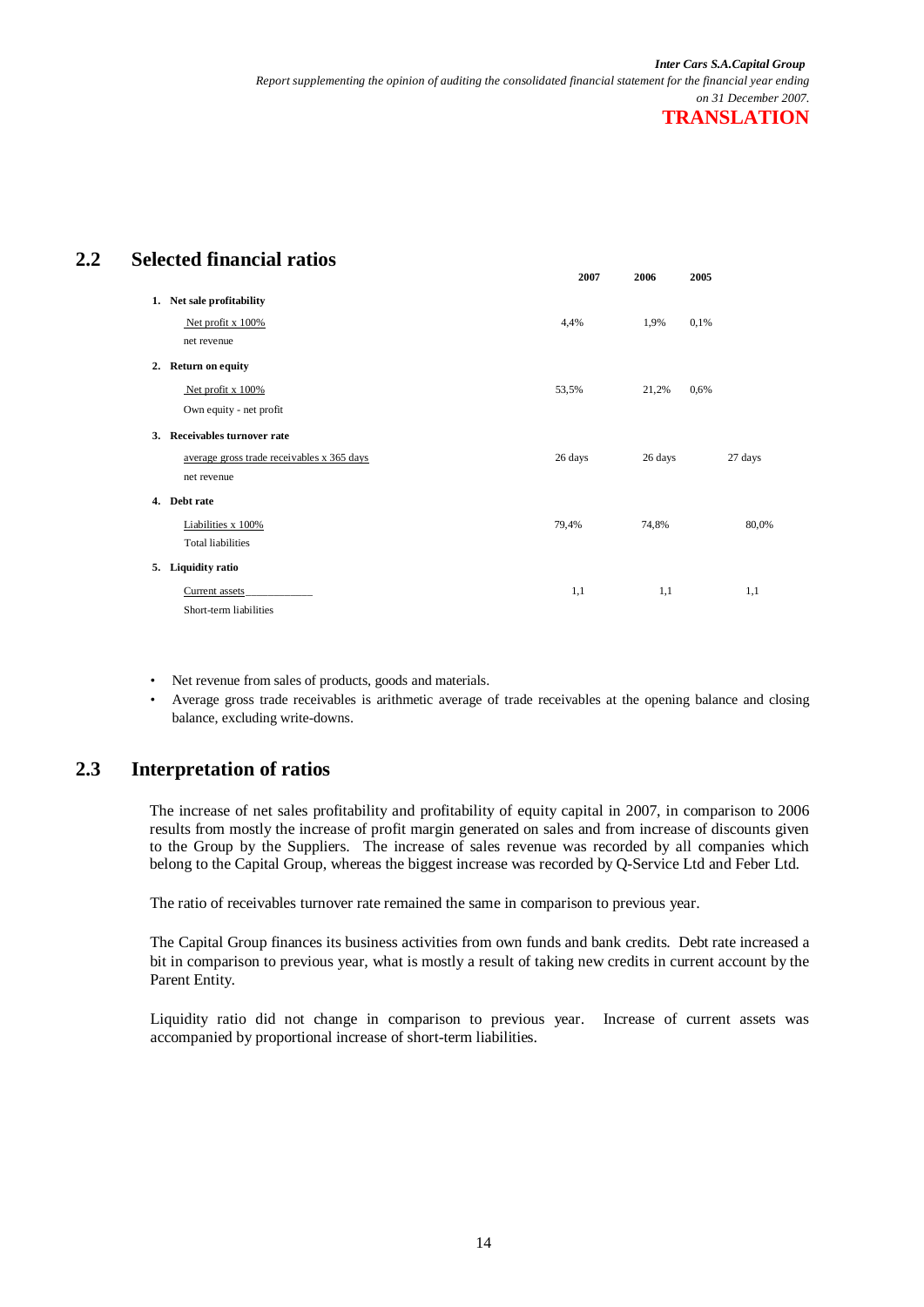# **3. Detailed part of the report**

## **3.1 Accounting Principles**

The parent company has current documentation describing the accounting principles used in the Capital Group, adopted by the parent company's Board of Directors.

The adopted accounting principles have been presented in the additional information to the consolidated financial statement, in the scope required by International Financial Reporting Standards which have been approved by the European Union.

Due to the fact that not all the entities comprising the Capital Group apply the same accounting principles compliant with the principles applied by the parent company, these entities' financial statements were transformed in an appropriate manner for the purposes of preparing the consolidated financial statement, adapting the data to the accounting principles applied in the parent company.

Financial statements of the entities covered by the consolidated financial statement have been prepared as at the same balance sheet date as the financial statement of the parent company.

## **3.2 Basis of preparation of the consolidated financial statements**

Consolidated annual financial statement of Inter Cars S.A. Capital Group has been prepared pursuant to International Financial Reporting Standards which have been approved by the European Union and other valid regulations.

The basis for preparing the consolidated financial statement was the consolidation documentation drawn up on the basis of the requirements of the Regulation of the Minister of Finance of 12 December 2001 on detailed principles for the preparation of financial statements for affiliates for entities other than banks and insurance companies (Journal of Laws dated 2001, number 152, item 1729).

## **3.3 Method of Consolidation**

The applied consolidation methodology has been presented in note 1 of the additional information to the consolidated financial statement.

### **3.4 Goodwill arising on consolidation**

The method of determining goodwill from consolidation has been presented in note 1 of the additional information to the consolidated financial statement.

## **3.5 Consolidation of equity and determination of minority shares**

The Capital Group's share capital is the parent company's share capital.

The calculations of the remaining components of the Capital Group's equity were made by adding relevant components of equity of subsidiaries covered by the consolidated financial statement to particular components of the parent company's equity, corresponding to the percentage share of the parent company in the equity of subsidiaries as at the balance sheet date.

Only these parts of relevant components of equity of subsidiary companies, which were formed after the parent company took control over them, were added to the Capital Group's equity.